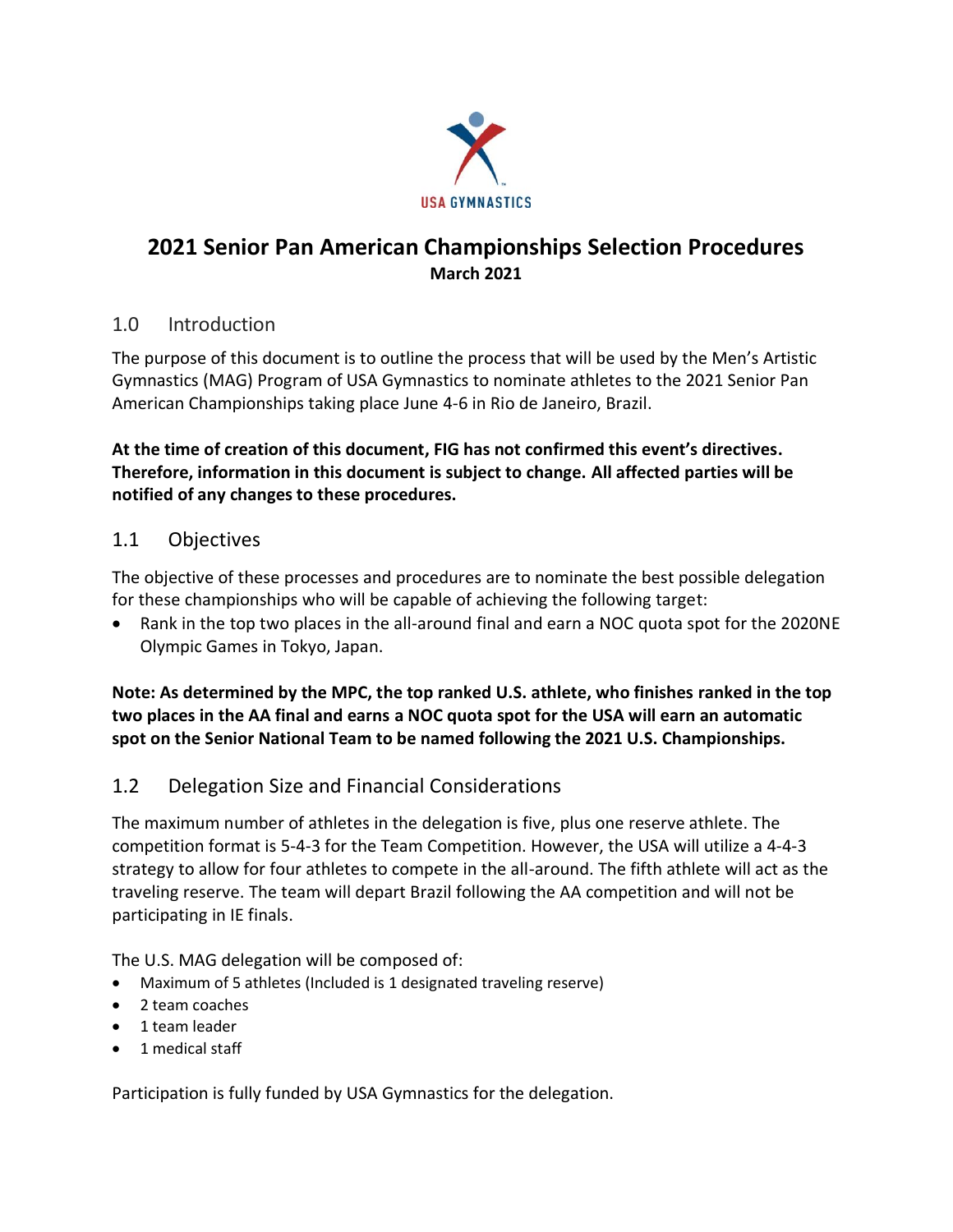### 1.3 Key Dates

| April 4-May 1  | Virtual Competitions/Video Submissions |
|----------------|----------------------------------------|
| April 28-May 2 | <b>Senior NT Training Camp</b>         |
| May 7          | Nominative Registration Deadline       |
| May 31         | Arrival                                |
| June 4         | MAG Team and AA competition            |
| June 5         | Departure                              |
|                |                                        |

### 2.0 Eligibility

Athletes are eligible for selection to the Team provided that:

- they are a national of the United States at the time of selection and hold a valid U.S. passport that will not expire for six months after the conclusion of the Championships;
- they are a minimum of 18 years of age by December 31, 2021;
- they are a current National Team athlete competing in the Senior category in 2021 and have signed the NT Agreement;
- **they were NOT a member of the 2019 World Championship team (alternates are still eligible)**
- they hold a valid FIG License that does not expire before the end of the 2021 Pan American Championships
- they are a member in good standing with USA Gymnastics

Any competitor in the Pan American Championships must be a national of the country of the National Olympic Committee (NOC) which is entering such competitor. For additional information regarding an athlete who is a national of two or more countries, has changed his or her nationality or acquired a new nationality, refer to the IOC Charter (Rule 42), or the PASO Statutes (Article XXII, Sections 4 and 5).

#### 3.0 Process

Athletes wishing to be considered for nomination to the 2021 Senior Pan American Championships team may participate in a live competition where the routine videos from the competition will be submitted for judging. Athletes have from **April 4-May 1** to compete and submit their videos from the following events (one submission only):

- Training Gym: A virtual competition schedule will be created, and each athlete will be provided with a Zoom meeting link. Members of the MPC will be invited to watch the routines in real time. Simultaneously to the live performance, each routine must be recorded by a coach or teammate and uploaded for evaluation to the Men's Google Drive.
- NCAA Competition or Championships: Videos from competition must be recorded and uploaded to the Men's Google Drive
- Men's National Team Camp: Athletes may perform in a simulated competition environment. Videos will be uploaded to the Men's Google Drive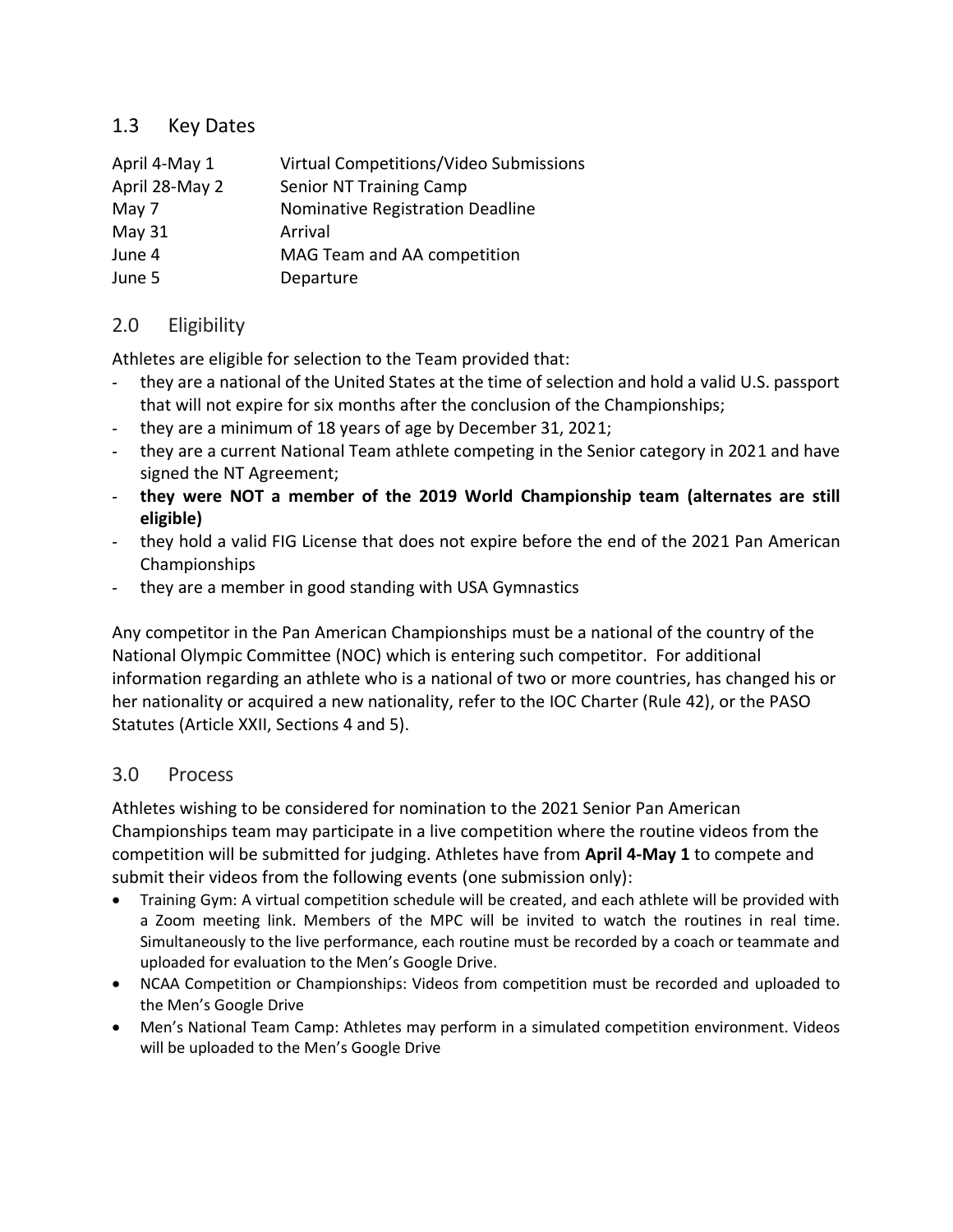Athletes wishing to participate in this process must send an application via email to the Men's Program VP and High-Performance Director by **April 1, 2021.**

#### **Applications should include:**

- Athlete name and club/school
- Selected Event for video submission
- Preferred date and time for virtual competition (if using training)

Judging will take place on **May 2** with judging panels from 2021 US Championships evaluating all of their assigned routines from any qualification processes in one sitting. Athletes will be judged on each event in randomized order. Results will be compiled and distributed to the participants once all results are finalized.

The top five athletes by AA rank order will be nominated to the Senior Pan Am Championships. The sixth-place athlete will be named as the non-traveling reserve. Should these athletes turn down this assignment, then we will go down the list in rank order. In the event that there are less than three (3) athletes confirmed for this event, the MPC may elect to review non-NT athletes for this assignment. The official delegation will be submitted to FIG prior to the nominative deadline of May 7.

### 3.1 Equipment Specifications for Video Submission

Equipment and landing surfaces should meet FIG standards with Winter Cup matting regulations allowed. No deviations from these specifications will be permitted. Landings must be on hard surfaces.

Equipment Standards as follows:

- **FX:** 12m x 12m w/ up to 10cm additional landing mats allowed. The mat cannot be moved once in place and may be used for landings only. Floor boundary lines must be outlined in tape and visible on video.
- **PH:** 105cm from top of mat, 115cm from the floor
- **SR:** 280cm from the floor w/ a maximum of 30cm of mats allowed
- **VT:** 135cm measured from the floor w/ 30cm of mats required and a maximum of 50cm allowed. Vault landing lines must be outlined in tape and visible on video.
- **PB:** 180cm from the top of the mat, 200cm from the floor w/ additional 10cm landing mat allowed
- **HB:** 280cm from the floor w/ 30cm of mats required and a maximum of 50cm allowed

Competition uniforms must be work for all video submissions. No dark pants may be worn per FIG regulations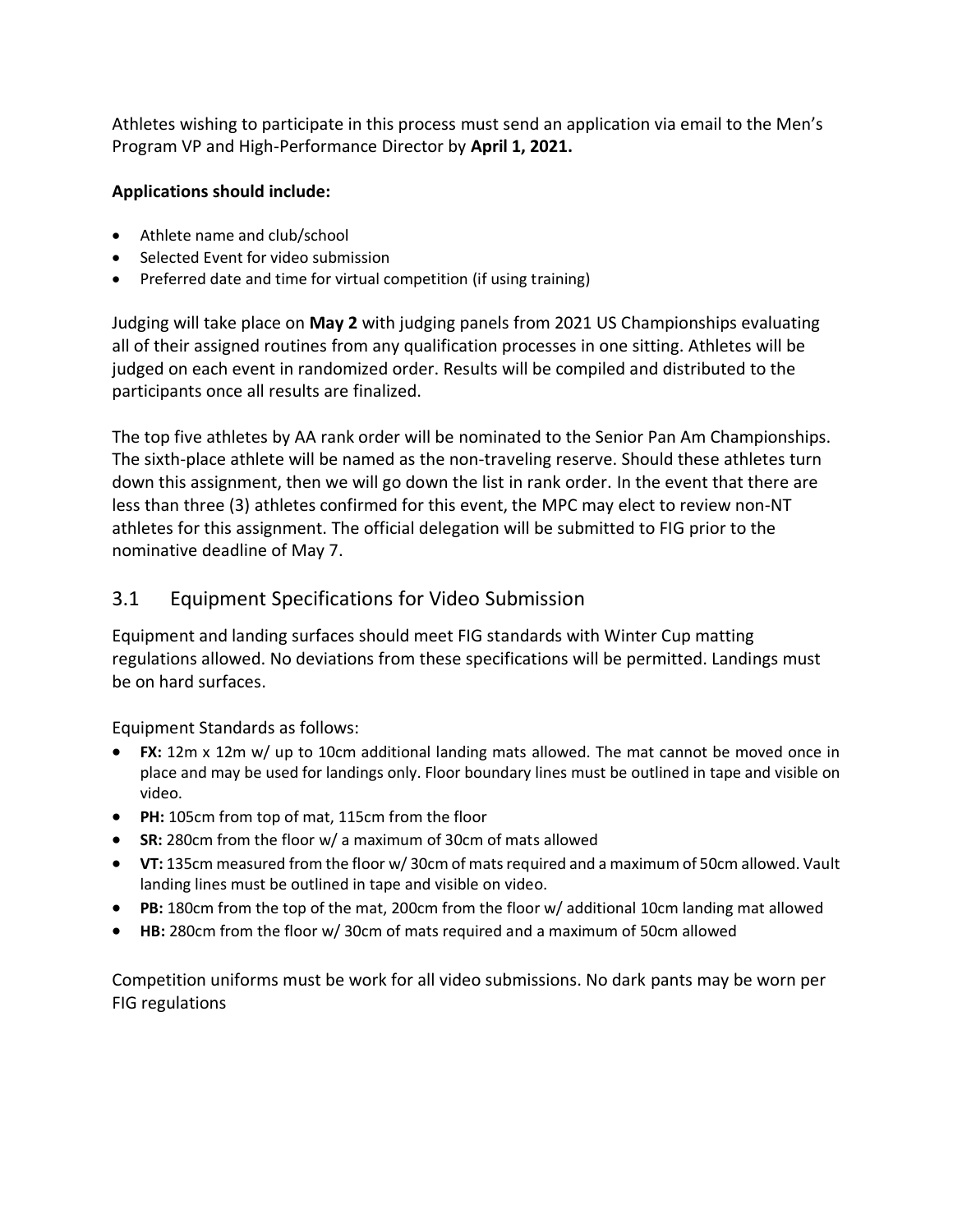# 3.2 Camera Positioning

Camera set up and angles **must** follow the recommendations in the MAG Virtual Playbook to ensure consistency unless prohibited by competition restrictions. In this instance, effort must be made to be as close to the recommendations as possible. The MAG Virtual Playbook can be found here:

[\(https://usagym.org/PDFs/Member%20Services/Sanction/virtualplaybook\\_men.pdf\)](https://usagym.org/PDFs/Member%20Services/Sanction/virtualplaybook_men.pdf)

# 4.0 Determination of Athletes' Competitive Apparatus and Start Order

The competitive order and strategy for this competition will be determined by the HPD, team coaches, and team athletes. As per FIG regulations, the order of competition on each event shall be submitted no later than 24 hours prior to the competition.

### 5.0 Petition Procedures and Requirements

No petitions will be accepted for this event. Athletes must participate in the qualification process to be eligible for this event

## 5.1 Athlete Substitution

Following the athlete selection, the following conditions must be met up until the deadline for official submission of the Pan Am Championships starting order:

- the athlete is still eligible; and
- the athlete is healthy and able to compete as verified by a member of the USAG medical team, and
- the athlete is performing at the level that warranted their nomination to the team

If based on the above, an athlete cannot participate in a competition due to injury or other unforeseen circumstance then the High-Performance Director, in consultation with the athletes, team coach(es), the personal coaches, the USAG medical staff, and the Men's Program Vice President, will determine if a substitute or reserve member of the team should replace that athlete. If time permits, and it is deemed to be beneficial for the team a change will be made to the official coaching staff for the team.

## 5.2 Removal of Athletes

USA Gymnastics has jurisdiction over potential nominees. An athlete who is to be nominated to the Team by USA Gymnastics may be removed as a nominee for any of the following reasons, as determined by USA Gymnastics:

- Voluntary withdrawal. Athlete must submit a written letter to the President of USA Gymnastics.
- Injury or illness as certified by a member of the USAG medical staff
- Violation of Men's Program National Team Agreement

An athlete who is removed from the Team pursuant to this provision has the right to a hearing per USA Gymnastics' Bylaws, Article 10 and the USOC's Bylaws, Section 9.